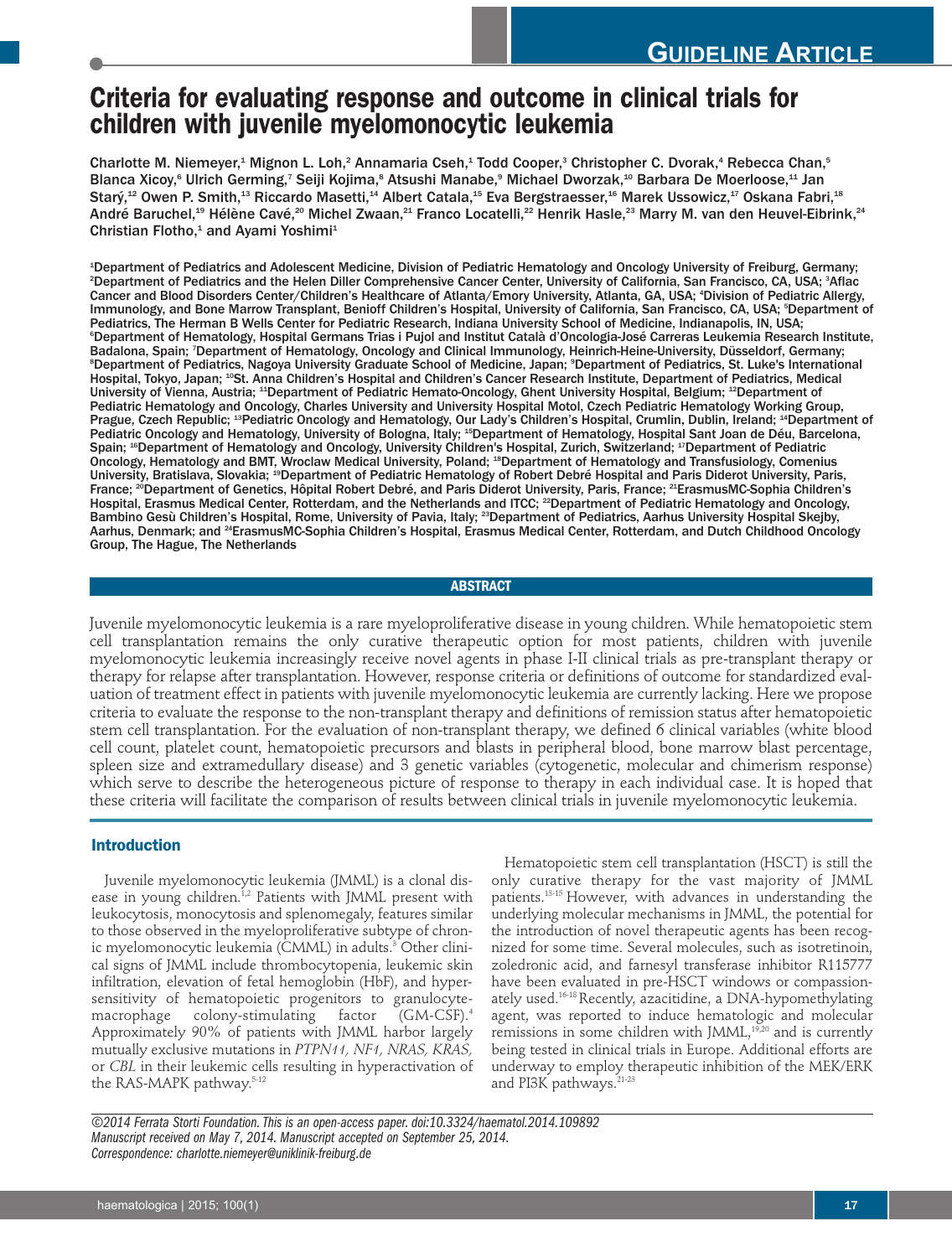In order to evaluate the efficacy of any conventional or novel interventions for JMML, standardized criteria to define responses and relapse are urgently required. With the goal of defining widely accepted criteria of response to therapy, international experts from the European Working Groups of Myelodysplastic Syndromes in Childhood (EWOG-MDS), the Children's Oncology Group (COG) from the US, and from the Japanese Society of Pediatric Hematology/Oncology met to find an agreement at the JMML International Symposium, New Orleans, USA, (6 December 2013). The agreed criteria are presented in this manuscript.

## **Proposal of response criteria in clinical trials of therapy in JMML**

## *Previous efforts for standardized response criteria for non-HSCT therapy in JMML*

In adults, standardized response criteria proposed by an International Working Group of MDS have been widely used in clinical trials for MDS as well as CMML. 24,25 These criteria are, however, not applicable to JMML and myeloproliferative CMML because they focus on reduction of blast percentage and improvement of blood counts, and are not designed to evaluate myeloproliferative features such as organomegaly.

Bergstraesser *et al*. defined response criteria in JMML considering white blood cell (WBC) count, platelet count, as well as liver and spleen size. <sup>26</sup> These authors retrospectively evaluated the efficacy of 129 treatment courses other than HSCT administered to 63 children with JMML and reported a significant correlation between WBC count or spleen size and the efficacy of non-HSCT therapy. This finding was later applied to response criteria proposed by Chan *et al*. describing complete response (WBC <20x109 /L and normalization of spleen size) and partial response (<50% of initial WBC but total still greater than 20x10°/L and 25% decrease in spleen size from initial size) based solely on these two criteria, WBC count and spleen size. $^{27}$ Due to the rarity of JMML there is no published prospective clinical trial that has actually applied these criteria, and there are evident limitations when only these two variables are used. The definitions are only applicable in patients with leukocytosis (WBC ≥20x109 /L) and splenomegaly  $(\geq 2 \text{ cm}$  below the costal margin). However, among 497 JMML patients currently registered in the EWOG-MDS studies, 30% had a WBC count less than 20x109 /L, and 12% a spleen size of less than 2 cm below the costal margin at diagnosis (*EWOG-MDS, unpublished data, 2014*). In addition, the criteria are not applicable to patients relapsing post HSCT who have reappearance of cytogenetic or molecular abnormalities after HSCT but who do not yet show the full clinical picture of relapse. Response criteria thus need to be applicable in many different clinical situations for a broad range of patients. Therefore, clinical variables other than WBC count and spleen size are needed, and cytogenetic and molecular variables are also necessary to describe disease status.

## *The concept behind the proposed response criteria*

As outlined above, response measurements in JMML need to be applicable to the highly heterogeneous clinical features at presentation and to individual response patterns to different therapeutic agents. Therefore, 6 clinical variables and 3 genetic variables were selected (Table 1). For each of these variables (v), complete response (vCR), partial response (vPR) and progressive disease (vPD) are defined. This makes the evaluation of heterogeneous effects of each intervention possible. Because we recognize that each patient can present with different clinical, cytogenetic and molecular features, the number of evaluable variables at the start of therapy differs among patients. Based on the cumulative response of these 9 variables, the clinical and genetic remission status can be described (Tables 2).

### *Variables to evaluate response*

In addition to WBC count and spleen size, clinical variables include presence of myeloid/erythroid precursors and blasts in peripheral blood, platelet count, percentage of blasts in bone marrow, and presence of extramedullary disease (Table 1). <sup>4</sup> Two additional hallmarks of JMML, the level of hemoglobin F (HbF) corrected for age and the presence of monocytosis, have intentionally been excluded as response criteria for various reasons. High HbF levels at diagnosis are known to predict outcome but are dependent on karyotype. <sup>4</sup> Moreover, so far there has been no report on serial HbF levels during the natural course of JMML or following HSCT. Therefore, further studies to evaluate HbF during the clinical course of JMML patients are necessary. Monocytosis more than  $1.0 \mathrm{x} 10^{\circ}/\mathrm{L}$  is one of the diagnostic criteria of JMML, <sup>4</sup> but the absolute monocyte count generally correlates with the WBC. Since the usefulness of the WBC count has been previously confirmed, we chose the WBC count, but not the monocyte count, as a variable to be evaluated. <sup>26</sup> Moreover, monocytosis can be non-specific since it is observed in various conditions, such as infections or an early sign of bone marrow recovery after HSCT, and leukocytosis in JMML is manifested not only by monocytosis but also by circulating immature myeloid cells in the peripheral blood.

Since the spleen size is one of the variables evaluating treatment efficacy in JMML, <sup>26</sup> reliable methods to measure the size of this variably shaped organ are required. Size determination by palpation with measurement of the length between the spleen tip and the left costal margin is clinically appropriate<sup>26,28-30</sup> but may not be sufficient for clinical trials since its results are not verifiable. Measurements by computed tomography are to be avoided in children with JMML because of radiation issues, and magnetic resonance imaging generally requires deep sedation or anesthesia. For these reasons, we currently recommend evaluation of spleen size by ultrasound with the linear measurement of the splenic length, defined as the maximum distance between the dome and the tip of spleen in the right lateral decubitas position. 31

The three genetic variables selected for evaluating response were cytogenetics, molecular alterations, and chimerism. Cytogenetic and molecular data must have been collected at diagnosis while chimerism is only applicable after HSCT. Abnormal karyotypes are observed in approximately 35% of JMML patients, with monosomy 7 being the most common aberration (25%). <sup>4</sup> Oncogenic molecular alterations in *PTPN11, NF-1, NRAS, KRAS* or *CBL*, noted in approximately 90% of patients are increasingly important tools for diagnosis and follow up of JMML. 5-12 We anticipate that additional somatic mutations will be discovered in JMML. Indeed, recently *SETBP1* and *JAK3* mutations were reported as a result of an exome sequencing project. <sup>32</sup> However, until these markers are fur-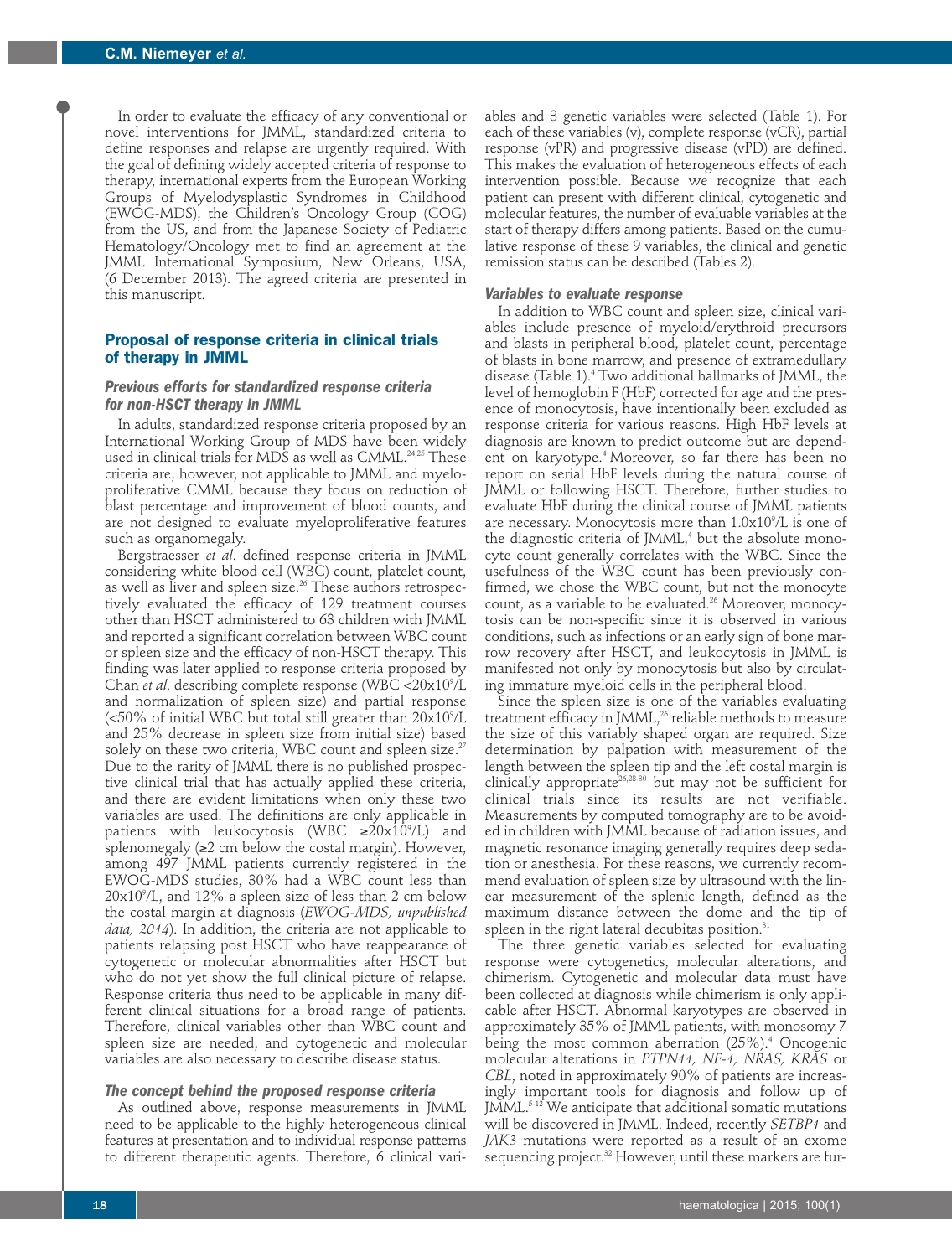ther validated, we would suggest that these mutations, which might indicate sub-clones, fall under the category of "acquired molecular abnormalities". Analysis of donor chimerism has been a standard measurement to follow JMML patients given allogeneic HSCT. While discussion of the various methods used to determine donor chimerism is beyond the scope of this consensus report, there was broad agreement that unsorted cell donor chimerism should be a common measurement in clinical trials. Most JMML patients with persistent mixed chimerism experience clinical relapse of JMML, <sup>33</sup> and are thus candidates for early intervention with innovative therapies prior to development of a full clinical relapse.

## *Definitions of response to therapy other than HSCT in JMML*

Based on the response of each applicable variable listed in Table 1, the clinical and genetic remission status can be

| <b>Variables for response</b> |                                                          | <b>Definition of response</b>                                                                   |                                                                        |                                                                                                                                                                                                                                                      | <b>Definition of disease</b><br>progression or relapse<br>(applicable to all patients)                                                                                                     |
|-------------------------------|----------------------------------------------------------|-------------------------------------------------------------------------------------------------|------------------------------------------------------------------------|------------------------------------------------------------------------------------------------------------------------------------------------------------------------------------------------------------------------------------------------------|--------------------------------------------------------------------------------------------------------------------------------------------------------------------------------------------|
|                               |                                                          | <b>Assessment of CR</b><br>and PR is feasible<br>if the following are<br>present before therapy | <b>Requirement</b><br>for CR for each<br>variable (vCR)                | <b>Requirement for</b><br><b>PR</b> for each<br>variable (vPR)                                                                                                                                                                                       | <b>Requirement for PD</b><br>for each variable (vPD)                                                                                                                                       |
|                               | 1) WBC count                                             | $>\!\!20\!\times\!10^{\circ}\!\!/\!\mathrm{L}$                                                  | $3.0 - 15.0 \times 10^{9}$ /L                                          | Decreased by $\geq 50\%$ over<br>pretreatment but still<br>$>15\times10^9$ /L                                                                                                                                                                        | Increase by $\geq 50\%$<br>and $\geq 20 \times 10^9$ /L                                                                                                                                    |
|                               | 2) Myeloid and erythroid<br>precursors and blasts in PB* | $\geq 5\%$                                                                                      | $0-1%$                                                                 | Decreased by $\geq 50\%$ over<br>pre-treatment but still $\geq 2\%$                                                                                                                                                                                  | Increase from the baseline:<br>$<5\% \geq 50\%$ increase and $\geq 5\%$<br>$\geq 5\%$ : $\geq 50\%$ increase<br>of total % of myeloid and<br>erythroid precursors and blasts               |
|                               | 3) Platelet count                                        | $< 100 \times 10^{9}$ L                                                                         | $\geq$ 100 $\times$ 10 <sup>9</sup> /L                                 | For patients starting with<br>$\geq 20 \times 10^9$ /L platelets: absolute<br>increase of $\geq 30 \times 10^{9}/L$<br>For patients starting with<br>$<$ 20 $\times$ 10 <sup>9</sup> /L platelets: increase<br>$by \ge 100\%$ and $> 20 \times 10\%$ | Development of transfusion<br>dependency or<br>if patients have the baseline<br>of the platelet count<br>of $\geq 30 \times 10^9$ /L, decrease<br>by $\geq 50\%$ and $< 100 \times 10\%$ L |
| <b>Clinical variables</b>     | 4) BM blasts                                             | $\geq 5\%$                                                                                      | $< 5\%$                                                                | Decreased by $\geq 50\%$ over<br>pre-treatment but still $\geq 5\%$                                                                                                                                                                                  | Increase from<br>baseline;<br>$< 5\%$ : $\geq 50\%$ increase and $\geq 5\%$<br>$\geq 5\%$ : $\geq 50\%$ increase<br>of BM blasts                                                           |
|                               | 5) Spleen size<br>a) Clinical<br>evaluation<br>or        | $\geq$ 2 cm under<br>the costal margin                                                          | No splenomegaly                                                        | 50% decrease by cm<br>under the<br>costal margin                                                                                                                                                                                                     | Increase by $\geq$ 100% if<br>baseline $<$ 4 $cm$ from<br>under the costal margin<br>$\geq$ 50% if baseline 5-10 cm<br>$>30\%$ if baseline $>10$ cm                                        |
|                               | b) Sonography                                            | Length of spleen<br>$\geq$ 150% of upper limit<br>of normal range                               | No splenomegaly                                                        | >25% decrease by length,<br>but still splenomegaly                                                                                                                                                                                                   | Increase by<br>$\geq$ 25% of length                                                                                                                                                        |
|                               | 6) Extramedullary disease#                               | Extramedullary leukemic<br>infiltration                                                         | No evidence of<br>extramedullary leukemic<br>infiltration in any organ |                                                                                                                                                                                                                                                      | Worsening or new lesions of<br>extramedullary leukemic<br>infiltration                                                                                                                     |
|                               | 7) Cytogenetic response                                  | Somatic cytogenetic<br>abnormality detected                                                     | Normal<br>karyotype                                                    |                                                                                                                                                                                                                                                      | Reappearance or additional<br>acquirement of cytogenetic<br>abnormalities                                                                                                                  |
|                               | 8) Molecular response                                    | Somatic genetic anomalies<br>detected **                                                        | Absence of somatic<br>genetic anomalies                                |                                                                                                                                                                                                                                                      | Reappearance or additional<br>acquirement of JMML-specific<br>somatic gene abnormalities                                                                                                   |
|                               | 9) Chimerism response<br>(only for patients after HSCT)  | >15% autologous cells after<br>allo-HSCT                                                        | Complete donor<br>chimerism                                            |                                                                                                                                                                                                                                                      | 50% increase and >5% increase<br>of autologous cells and >5%                                                                                                                               |

#### Table 1. Variables for evaluation of response to therapy in JMML.

CR: complete response; PR: partial response; PD: progressive disease; WBC: white blood cell; PB: peripheral blood; BM: bone marrow. \*Myeloid precursors include promyelocytes, myelocytes and metamyelocytes. The myeloid and erythroid precursors and blasts in PB are given as percentage of the total nucleated cells in PB (WBC including erythroblasts). \*\*In NF-1, PTPN11, NRAS, KRAS, or CBL, thus the mutations are thought to be initiating. In patients with germ-line NF-1, PTPN11 or CBL mutation, only acquired mutations can be evaluated for response and relapse after therapy. The germ-line mutation remains even if patients achieved complete molecular response. #Extramedullary disease includes infiltration of skin, lung, and, very rarely, cra*nial nerves or central nervous system.*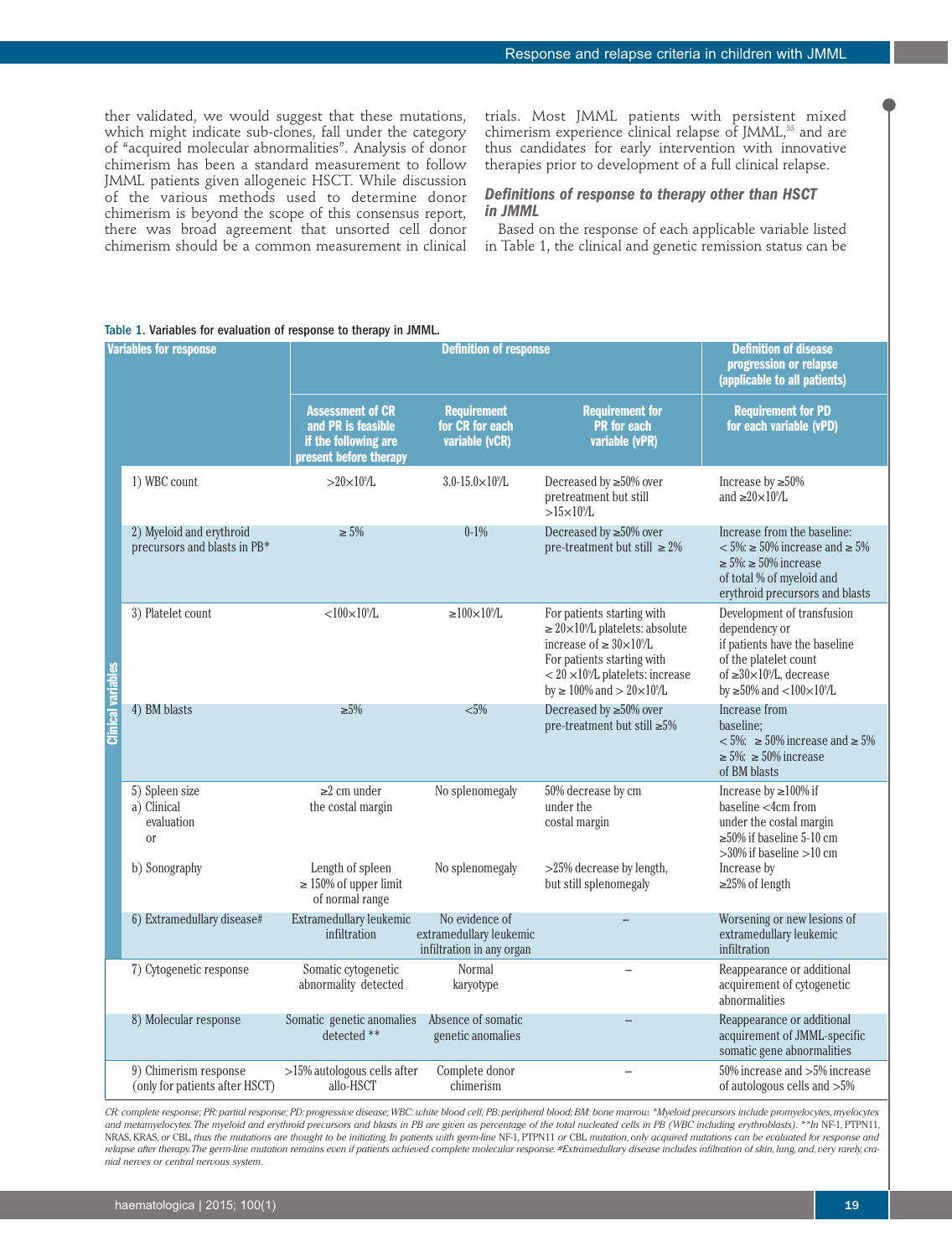defined for each patient (Table 2). In patients who achieve genetic complete remission (gCR), JMML cells are considered to have been eradicated, irrespective of clinical remission status. Patients with gCR may have persistent splenomegaly or leukocytosis from causes other than JMML, such as infections. However, it is unlikely that such a patient has clinical signs of progressive disease of JMML in the presence of gCR. In such a patient, any new clonal abnormalities, other possible errors of genetic examinations, or other disorders which give rise to JMML-like clinical features, should be excluded.

## **Response criteria for clinical trials of HSCT**

There is a consensus that criteria for remission after HSCT are somewhat different from those stated above for remission after non-HSCT. The remission criteria in

HSCT recipients include the results of chimerism analyses (Table 3). Appraisal of methodological consideration of chimerism studies will change over time and is beyond the scope of this consensus document. Patients undergoing HSCT who achieve neutrophil engraftment and complete donor chimerism with disappearance of acquired cytogenetic and molecular abnormalities are considered to have a complete remission of JMML. In these individuals, complete remission is defined irrespective of the spleen size or WBC counts, since post HSCT, patients often have persistent splenomegaly and leukocytosis without active JMML due to infections, graft-*versus*-host disease or other hepatic complications. For the very few cases with mixed chimerism after HSCT and no diagnostic cytogenetic or molecular marker, definition of complete remission requires the resolution of all clinical features indicative of JMML (Table 3).

#### Table 2. Definition of response following therapy other than HSCT in JMML.

|                                       | <b>Clinical remission status:</b><br>variable 1-6 in Table 1                                                                                                                      | <b>Genetic remission status:</b><br>variable 7-9 in Table 1 |                                                                                                                                                                                                                                                                                |  |
|---------------------------------------|-----------------------------------------------------------------------------------------------------------------------------------------------------------------------------------|-------------------------------------------------------------|--------------------------------------------------------------------------------------------------------------------------------------------------------------------------------------------------------------------------------------------------------------------------------|--|
| Clinical complete<br>remission (cCR)  | Patient fulfills the criteria of CR of all applicable<br>clinical variables 1-6 of Table 1<br>The response variables must be maintained<br>for at least 4 weeks.                  | Genetic complete<br>remission $(gCR)$                       | Defined if the patient shows a normal<br>karyotype and absence of acquired<br>mutations in PTPN11, NF-1, NRAS, KRAS,<br>or CBL.                                                                                                                                                |  |
| Clinical partial<br>remission (cPR)   | Defined if the patient does not fulfill<br>the criteria of cCR, but vPR was achieved<br>in at least one of clinical variables (1-6)<br>and none of clinical variables showed vPD. |                                                             |                                                                                                                                                                                                                                                                                |  |
| Clinical stable<br>disease (cSD)      | Defined if the patient does not fulfill the criteria<br>of cCR and cPR, but none of the variables<br>showed vPD.                                                                  | Genetic stable<br>disease (gSD)                             | Defined if the patient does not fulfill<br>the criteria of gCR, but none of the genetic<br>variables (7-9) showed vPD.                                                                                                                                                         |  |
| Clinical progressive<br>disease (cPD) | Defined if any of the variables 1-6 showed vPD.                                                                                                                                   | Genetic progressive<br>disease $(gPD)$                      | Defined if any of the variables 7-9<br>showed vPD.                                                                                                                                                                                                                             |  |
| Clinical relapse (cReI)               | Defined if any of the variables 1-6 showed vPD<br>after the achievement of cCR or cPR.                                                                                            | Genetic<br>relapse (gRel)                                   | Reappearance of an abnormal karyotype<br>and/or mutation of genes related with JMML<br>if previously undetected, and/or<br>(only for patients after HSCT) increase in<br>recipient chimerism with at least 10%<br>of autologous cells and >50% increase<br>above the baseline. |  |

\*\*In patients with germ-line NF-1, PTPN11 or CBL mutation, the germ-line mutation remains even if patients achieved a genetic complete remission

Table 3. Definition of complete remission and relapse after hematopoietic stem cell transplantation in children with JMML.

**Complete remission** is defined in the presence of neutrophil engraftment and:

- 1. full donor chimerism of unsorted cells from PB or BM and
- 2. disappearance of acquired cytogenetic and molecular abnormalities in patients with such a previously identified abnormality

For patients without cytogenetic or acquired molecular abnormalities at diagnosis, who do not achieve full donor chimerism (as defined above), all of the following features of clinical remission must be achieved for definition of complete remission:

- a. absence of splenomegaly on exam and imaging, if splenomegaly was present at diagnosis
- b. absolute leukocyte count <  $15 \times 10^9$ /L
- c. blasts in BM of  $<5\%$ ,
- d. myeloid/erythroid precursors including blasts in  $PB \le 1\%$

Relapse is defined if one of the following criteria is fulfilled:

- 1. clinical JMML features and mixed chimerism  $>5\%$
- 2. blasts in BM ≥5%, total blasts and myeloid/erythroid precursors in PB ≥5%\* cytogenetic relapse: if applicable, reappearance of clonal cytogenetic abnor
- cytogenetic relapse: if applicable, reappearance of clonal cytogenetic abnormality
- 4. molecular relapse: if applicable, reappearance of acquired genetic anomalies

PB: peripheral blood; BM: bone marrow. \*Exclude other causes of appearance of blasts and myeloid/erythroid precursors in PB such as the regenerating phase after engraftment, severe infect *tions and effect of granulocyte-colony-stimulating factor.*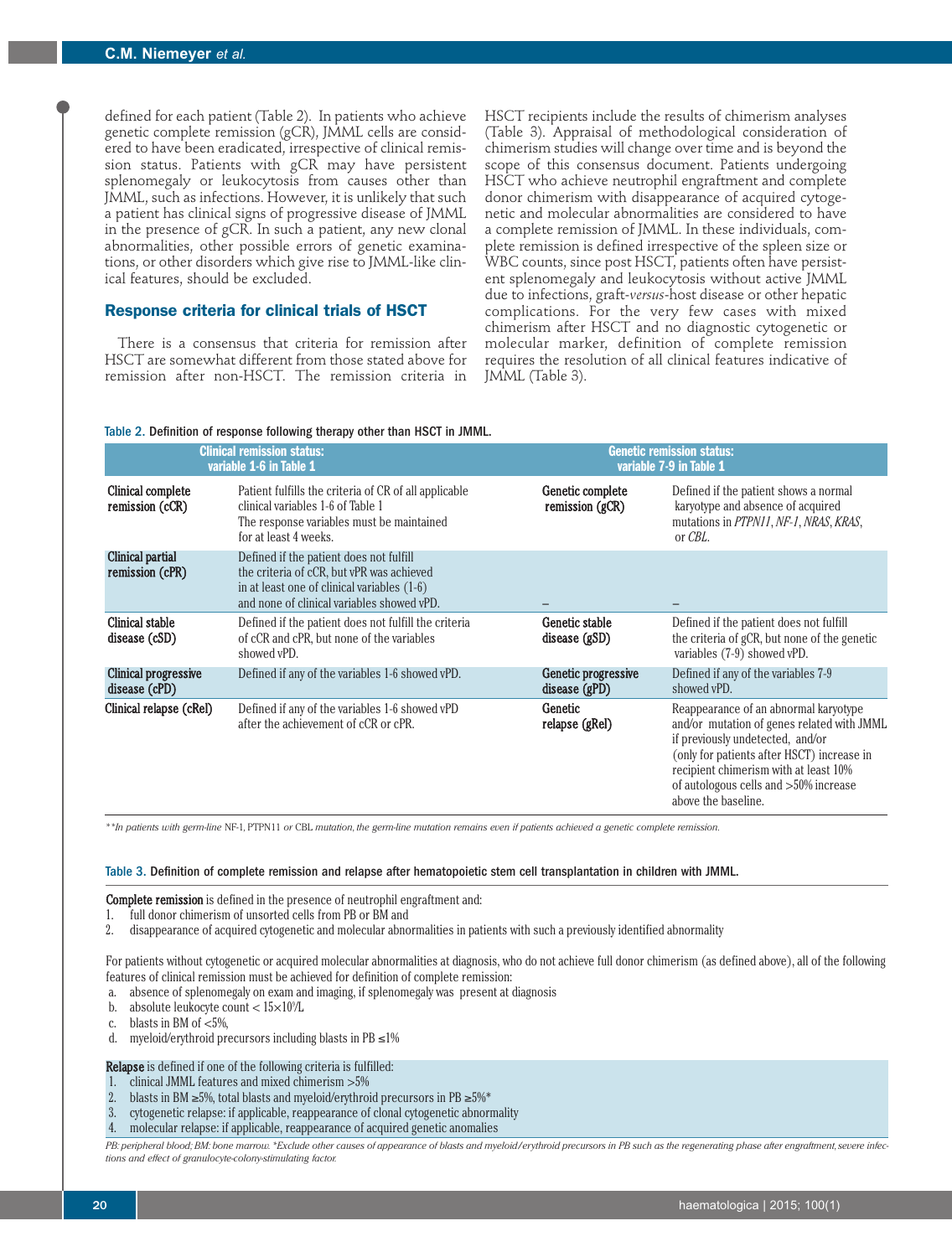# **Conclusion**

In this paper we propose response and relapse criteria for patients who are diagnosed and treated for JMML, recognizing the complexities of disease presentation and therapeutic interventions. The usefulness and suitability of these criteria need to be proven in prospective clinical trials. It is likely that the proposed response criteria will require modifications in the future based on the accumulated experiences and advances of molecular biology in JMML. Because the goal of therapy of children with JMML is a cure, it is also important to be aware that responses need to be translated into an increase in longterm survival in well-controlled clinical trials.

# *Acknowledgments*

*We thank the JMML Foundation for their continuous efforts to*

*nurture the discussion among clinicians and scientists working in the field of JMML and organizing an annual International JMML Symposium. The project described here was supported by award number R13CA132568 from the National Cancer Institute to the JMML Foundation. The content is solely the responsibility of the authors and does not necessarily represent the official views of the National Cancer Institute or the National Institutes of Health. This project was also supported by a grant from the Parent Initiative for Children with Cancer, Freiburg (Förderverein für krebskranke Kinder e.V. Freiburg i. Br.) to the Coordinating Study Center of the EWOG-MDS in Freiburg, Germany.*

## *Authorship and Disclosures*

*Information on authorship, contributions, and financial & other disclosures was provided by the authors and is available with the online version of this article at www.haematologica.org.*

# **References**

- 1. Niemeyer CM, Kratz CP. Paediatric myelodysplastic syndromes and juvenile myelomonocytic leukaemia: molecular classification and treatment options. Br J Haematol. 2008;140 (6):610-24.
- 2. Loh ML. Recent advances in the pathogenesis and treatment of juvenile myelomonocytic leukaemia. Br J Haematol. 2011; 152(6):677-87.
- 3. Bennett JM, Catovsky D, Daniel MT, Flandrin G, Galton DA, Gralnick H, et al. The chronic myeloid leukaemias: guidelines for distinguishing chronic granulocytic, atypical chronic myeloid, and chronic myelomonocytic leukaemia. Proposals by the French-American- British Cooperative Leukaemia Group. Br J Haematol. 1994; 87(4):746-54.
- 4. Niemeyer CM, Arico M, Basso G, Biondi A, Cantu RA, Creutzig U, et al. Chronic myelomonocytic leukemia in childhood: a retrospective analysis of 110 cases. European Working Group on Myelodysplastic Syndromes in Childhood (EWOG-MDS). Blood. 1997;89(10):3534-43.
- 5. Tartaglia M, Niemeyer CM, Fragale A, Song X, Buechner J, Jung A, et al. Somatic PTPN11 mutations in juvenile myelomonocytic leukemia, myelodysplastic syndromes and acute myeloid leukemia. Nat Genet. 2003; 34(2):148-50.
- 6. Kratz CP, Niemeyer CM, Castleberry RP, Cetin M, Bergsträsser E, Emanuel PD, et al. The mutational spectrum of PTPN11 in juvenile myelomonocytic leukemia and Noonan syndrome/myeloproliferative disease. Blood. 2005;106(6):2183-5.
- 7. Miyauchi J, Asada M, Sasaki M, Tsunematsu Y, Kojima S, Mizutani S. Mutations of the N-ras gene in juvenile chronic myelogenous leukemia. Blood. 1994;83(8):2248-54.
- 8. Side LE, Emanuel PD, Taylor B, Franklin J, Thompson P, Castleberry RP, et al. Mutations of the NF1 gene in children with juvenile myelomonocytic leukemia without clinical evidence of neurofibromatosis, type 1. Blood. 1998;92(1):267-72.
- 9. Flotho C, Valcamonica S, Mach-Pascual S, Schmahl G, Corral L, Ritterbach J, et al. Ras mutations and clonality analysis in children with juvenile myelomonocytic leukemia

(JMML). Leukemia. 1999;13(1):32-7.

- 10. Loh ML, Sakai DS, Flotho C, Kang M, Fliegauf M, Archambeault S, et al. Mutations in CBL occur frequently in juvenile myelomonocytic leukemia. Blood. 2009; 114(9):1859-63.
- 11. Niemeyer CM, Kang MW, Shin DH, Furlan I, Erlacher M, Bunin NJ, et al. Germline CBL mutations cause developmental abnormalities and predispose to juvenile myelomonocytic leukemia. Nat Genet. 2010;42(9):794- 800.
- 12. de Vries AC, Zwaan CM, van den Heuvel-Eibrink MM. Molecular basis of juvenile myelomonocytic leukemia. Haematologica.  $2010 \cdot 95(2) \cdot 179 - 82$
- 13. Locatelli F, Nöllke P, Zecca M, Korthof E, Lanino E, Peters C, et al. Hematopoietic stem cell transplantation (HSCT) in children with juvenile myelomonocytic leukemia (JMML): results of the EWOG-MDS/EBMT trial. Blood. 2005;105(1):410-9.
- 14. Yabe M, Sako M, Yabe H, Osugi Y, Kurosawa H, Nara T, et al. A conditioning regimen of busulfan, fludarabine, and melphalan for allogeneic stem cell transplantation in children with juvenile myelomonocytic leukemia. Pediatr Transplant. 2008; 12(8):862-7.
- 15. Locatelli F, Crotta A, Ruggeri A, Eapen M, Wagner JE, Macmillan ML, et al. Analysis of risk factors influencing outcomes after cord blood transplantation in children with juvenile myelomonocytic leukemia: a EURO-CORD, EBMT, EWOG-MDS, CIBMTR study. Blood. 2013;122(12):2135-41.
- 16. Castleberry RP, Emanuel PD, Zuckerman KS, Cohn S, Strauss L, Byrd RL, et al. A pilot study of isotretinoin in the treatment of juvenile chronic myelogenous leukemia. N Engl J Med. 1994;331(25):1680-4.
- 17. Castleberry RP, Loh ML, Jayaprakash N, Peterson, A., Casey, V., Chang, M, et al. Phase II window study of the farnesyltransferase inhibitor R115777 (Zarnestra®) in juvenile myelomonocytic leukemia (JMML): A Children's Oncology Group study [abstract]. Blood. 2005; 106:727a.
- 18. Shimada H, Shima H, Shimasaki N, Yoshihara H, Mori T, Takahashi T. Little response to zoledronic acid in a child of juvenile myelomonocytic leukemia (JMML) harboring the PTPN11 mutation. Ann Oncol. 2005;16(8):1400.
- 19. Furlan I, Batz C, Flotho C, Mohr B, Lübbert M, Suttorp M, et al. Intriguing response to azacitidine in a patient with juvenile myelomonocytic leukemia and monosomy 7. Blood. 2009;113(12):2867-8.
- 20. Cseh A, Niemeyer CM, Catalá A, Dworzak M, Hasle H, van den Heuvel-Eibrink MM, et al. Therapy with azacitidine in pediatric MDS and JMML A retrospective survey of the EWOG-MDS study. Haematologica. 2012;97:S3.
- 21. Lyubynska N, Gorman MF, Lauchle JO, Hong WX, Akutagawa JK, Shannon K, et al. A MEK inhibitor abrogates myeloproliferative disease in Kras mutant mice. Sci Transl Med. 2011;3:76ra27.
- 22. Chang T, Krisman K, Theobald EH; Xu J, Akutagawa J, Lauchle JO, et al. Sustained MEK inhibition abrogates myeloproliferative disease in Nf1 mutant mice. J Clin Invest. 2013;123(1):335-9.
- 23. Goodwin CB, Li XJ, Mali RS, Chan G, Kang M, Liu Z et al. PI3K p110delta uniquely promotes gain-of-function Shp2-induced GM-CSF hypersensitivity in a model of JMML. Blood. 2014;23(18):2838-42.
- 24. Cheson BD, Bennett JM, Kantarjian H, Pinto A, Schiffer CA, Nimer SD, et al. Report of an international working group to standardize response criteria for myelodysplastic syndromes. Blood. 2000;96(12):3671-4.
- 25. Cheson BD, Greenberg PL, Bennett JM, Lowenberg B, Wijermans PW, Nimer SD, et al. Clinical application and proposal for modification of the International Working Group (IWG) response criteria in myelodysplasia. Blood. 2006;108(2):419-25.
- 26. Bergstraesser E, Hasle H, Rogge T, Fischer A, Zimmermann M, Noellke P, et al. Nonhematopoietic stem cell transplantation treatment of juvenile myelomonocytic leukemia: a retrospective analysis and definition of response criteria. Pediatr Blood Cancer. 2007;49(5):629-33.
- 27. Chan RJ, Cooper T, Kratz CP, Weiss B, Loh ML. Juvenile myelomonocytic leukemia: a report from the 2nd International JMML Symposium. Leuk Res. 2009;33(3):355-62.
- 28. Ades L, Sekeres MA, Wolfromm A, Teichman ML, Tiu RV, Itzykson R, et al. Predictive factors of response and survival among chronic myelomonocytic leukemia patients treated with azacitidine. Leuk Res. 2013;37(6):609-13.
- 29. Aribi A, Borthakur G, Ravandi F, Shan J,